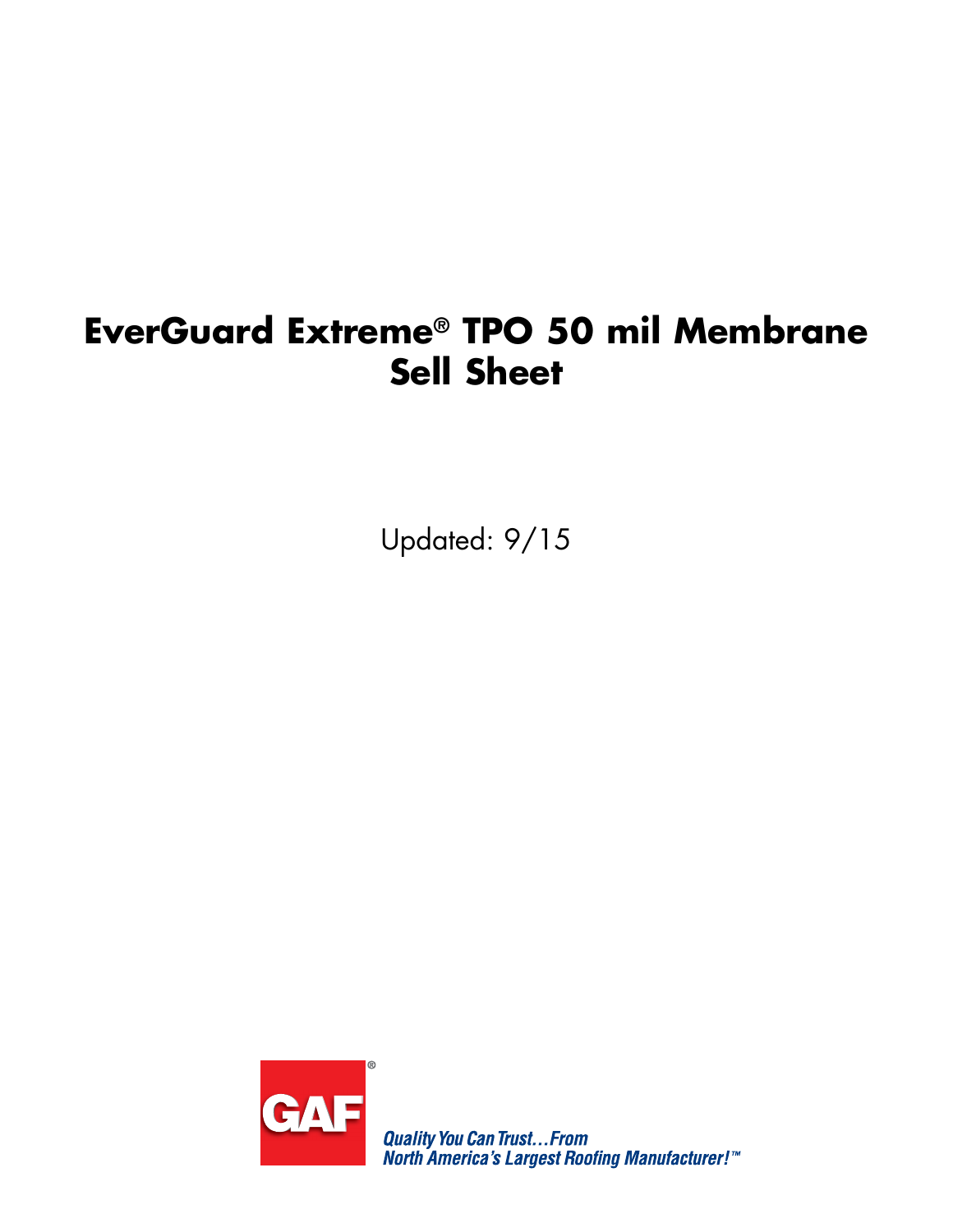

# **EverGuard** EXTRE *Advanced Protection® TPO*



**Quality You Can<br>Trust...From North America's Largest Roofing Manufacturer!** 

*gaf.com*



#### **Why TPO**

- Great Value—Superior performance at a cost-effective price
- Excellent Seam Strength—Heat-welded seams provide greater seam strength to taped and other seams
- Long-term Weathering-Excellent long-term heat and UV resistance
- Energy Saving—Highly reflective and emissive white roof can help reduce energy costs and urban heat island effect
- CREST Energy Savings Calculator—See your potential savings at cool.gaf.com
- Versatile Application Method

#### **Why GAF EverGuard Extreme® TPO**

- Get the performance beyond a 60 mil TPO in a 50 mil product!
- Best performing TPO in heat aging and UV tests–the best predictors of TPO performance
	- After accelerated heat aging at 275°F (135°C) for 190 days, EverGuard Extreme® TPO showed no cracking while every one of the competitors' samples had failed!
	- UV testing–Greater than 4.6x the industry standard (ASTM D6878 weather resistance test)









**TPO membranes meet the performance requirements of ICC ER-6030**

- Guarantees are available up to 25 years when using EverGuard Extreme® TPO 50 mil Membrane\*
- High 3-year aged reflectance of 0.72 can help reduce energy costs
- Easier to install due to:
	- Large welding window
	- Most complete line of accessories
	- 10' (3.05 m) wide sheets

#### **Installation**

EverGuard Extreme® TPO 50 mil Membrane is suitable for all types of single-ply systems:

- Mechanically Attached Application...for a quick and cost-effective system that can be installed practically year-round.
- RhinoBond® Application...can be applied without using adhesives and installed practically year-round. Qualifies for the same guarantee length as an adhered system.\*
- Adhered Application...can be installed with EverGuard® 1121 Bonding Adhesive (solvent-based), EverGuard® Low VOC TPO Bonding Adhesive, or EverGuard® WB181 Bonding Adhesive (water-based) for the smoothest appearance. Provides superior wind uplift performance.

#### **Accessories**

Field fabrication of TPO accessories is time-consuming, costly, and inconsistent, and can lead to unreliable details that compromise a watertight roofing system. EverGuard Extreme® TPO prefabricated accessories deliver consistent quality and eliminate the worry and problems often associated with field fabrication. They can also boost productivity up to 200%,\*\* while reducing installed cost by up to 12%.

\*\*Based on GAF estimate to field-fabricate flashing details.

\*See applicable guarantee for complete coverage and restrictions.

U.S. only